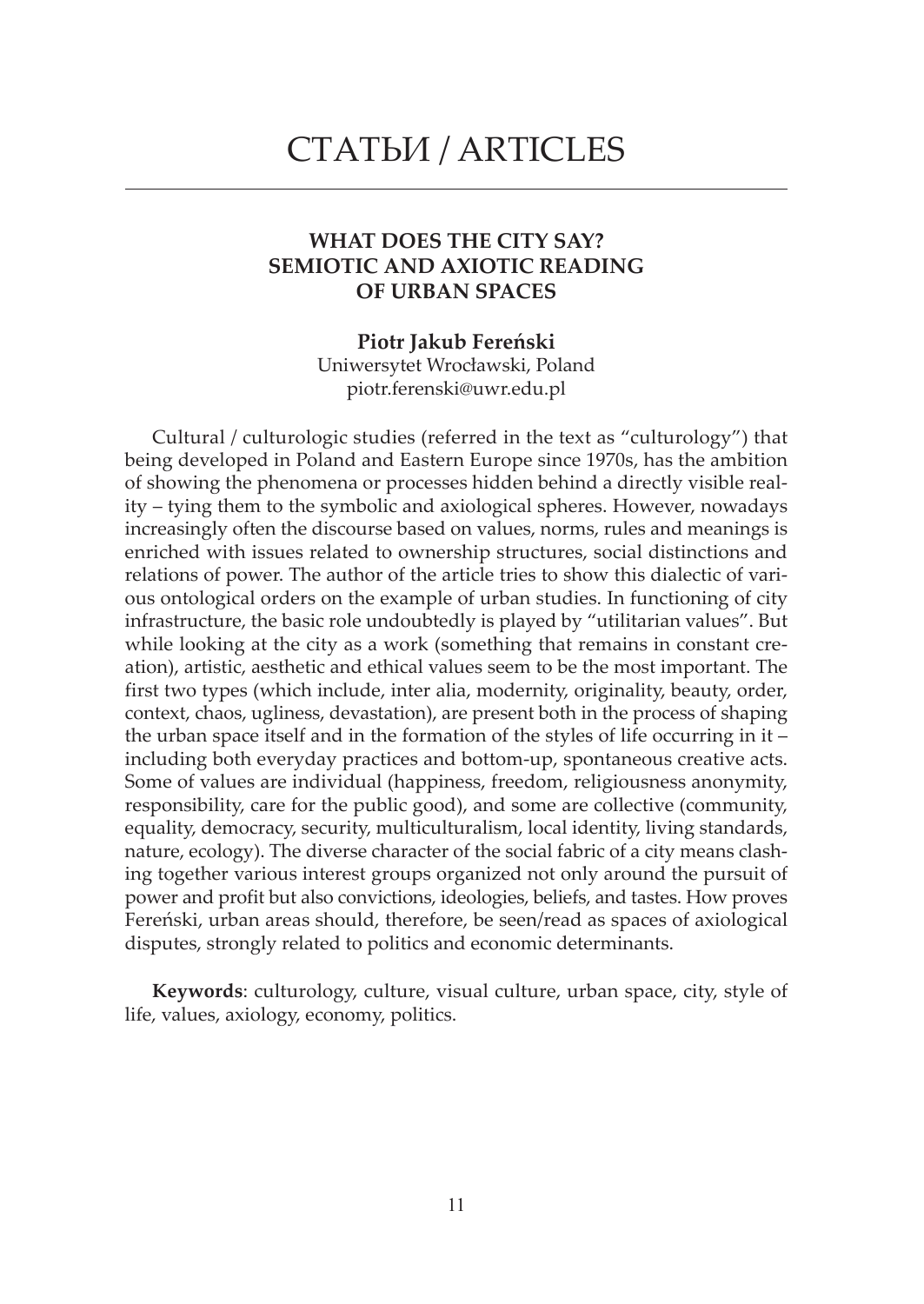## **ЧТО ГОВОРИТ ГОРОД? СЕМИОТИЧЕСКОЕ И АКСИОТИЧЕСКОЕ ЧТЕНИЕ ГОРОДСКИХ ПРОСТРАНСТВ**

**Пётр Якуб Ференски** Вроцлавский университет, Польша piotr.ferenski@uwr.edu.pl

Культурные / культурологические исследования (называемые в тексте «культурологией»), которые развиваются в Польше и Восточной Европе с 1970-х годов, имеют задачу показать явления или процессы, скрытые за непосредственно видимой реальностью, – связывая их с символической и аксиологической сферами. Однако в настоящее время дискурс, основанный на ценностях, нормах, правилах и значениях, всё чаще обогащается вопросами, связанными со структурами собственности, социальными различиями и отношениями с властью. Автор статьи пытается показать эту диалектику различных онтологических порядков на примере городских исследований. В функционировании городской инфраструктуры основную роль, несомненно, играют «утилитарные ценности». Но при взгляде на город как на произведение (то, что сохраняется в процессе постоянного творения) художественные, эстетические и этические ценности кажутся наиболее важными. Первые два типа (которые включают, среди прочего, современность, оригинальность, красоту, порядок, контекст, хаос, уродство, опустошение) присутствуют как в процессе формирования самого городского пространства, так и в формировании стилей жизни в нём – включая как повседневную практику, так и преобразующие, спонтанные творческие действия. Некоторые ценности индивидуальны (счастье, свобода, анонимность религиозности, ответственность, забота об общественном благе), а некоторые – коллективны (сообщество, равенство, демократия, безопасность, мультикультурализм, местная идентичность, уровень жизни, природа, экология). Разнообразный характер социальной структуры города означает столкновение различных групп интересов, организованных не только вокруг стремления к власти и прибыли, но также на основе убеждений, идеологий, веры и вкусов. Поэтому, как утверждает автор данной статьи, городские районы должны рассматриваться / считаться пространством аксиологических споров, прочно связанных с политикой и экономическими детерминантами.

**Ключевые слова**: культурология, культура, визуальная культура, городское пространство, город, стиль жизни, ценности, аксиология, экономика, политика.

DOI 10.23951/2312-7899-2018-3-11-26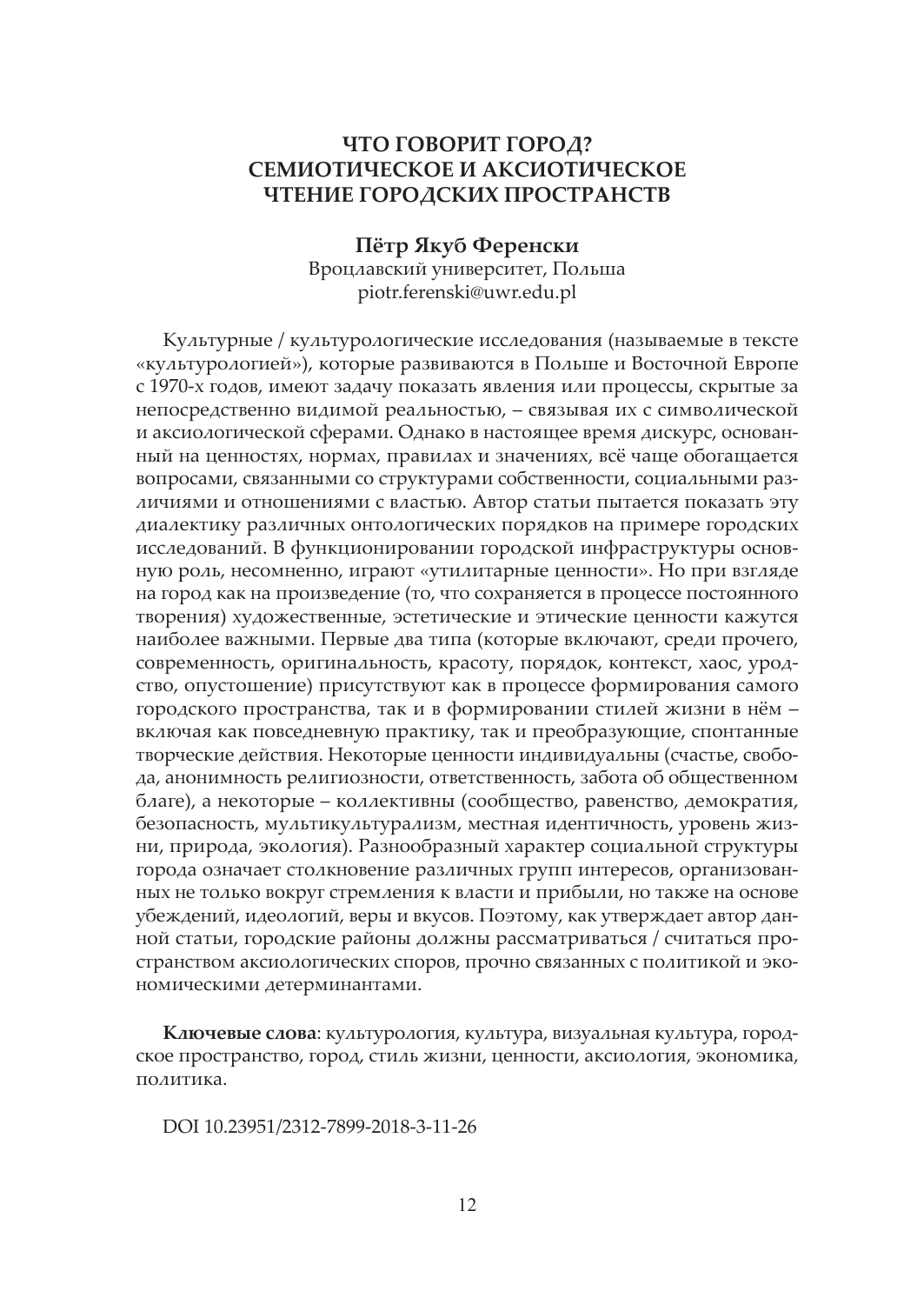Referring to the question posed in the title of this text, namely, what does a city "say" or "communicate", first you need to determine who and from what position asks about this "expression". It should be further clarified what the term "city" means for this asking subject, and consequently, what – according to this subject – constitutes the "city" and what is the essence of it. So let's start with explaining who in this particular case we are "We" – a team of researchers coming from a specific scientific tradition, who formulate a certain cognitive proposal.

The city as one of the most important phenomena of the modern globalized world is the subject of theoretical interests as well as the area of empirical research of scientists coming from many disciplines. Obviously, along with these various fields of knowledge, you can talk about "reading" the city in various ways. It is worth recalling here the words of the French philosopher Henri Lefebvre, who in one of his most famous works on the city wrote the following: "As it currently offers itself for analysis (or, alternatively, resists it), urban phenomena show some methodologically familiar features: dimensions and levels. They help us to introduce a degree of order into confused discussions on the city and urban issues, discussions that mix up texts and contexts, levels and dimensions. We could say they enable us to establish clear codes juxtaposed or superimposed, by which to decipher the message (the urban phenomenon considered as a message). Or we could call them the vocabulary (readings) of the text and writing of the city, that is, the plan, on the one hand, and on the other, 'urban things' – palpable, visible, readable in context". And continued to ask: "Can we say there is a reading at the geographical level, an economic reading, a sociological reading, and so on, of the text of the city?" [Lefebvre 2003, 136].

The perspective presented in the article below is derived from the cultural / culturologic studies being developed in Poland, and that's the point of view determining the problem area of the following discussion as well as the way of reading the city presented in it. Moreover, it's a peculiar (unique) perspective. Looking at science in a broader context, it can be said that the analyses of phenomena that characterize the urban space take both an aspectual, and – as is the case with some urban studies – a comprehensive shape. One can risk a statement that the culturologic issues due to the specificity of the object of inquiry, including the assumptions concerning diversity within the human universe, are situated somewhere between what we consider to be an aspect knowledge and what a comprehensive one is. Culturology has the ambition of showing

\* \* \*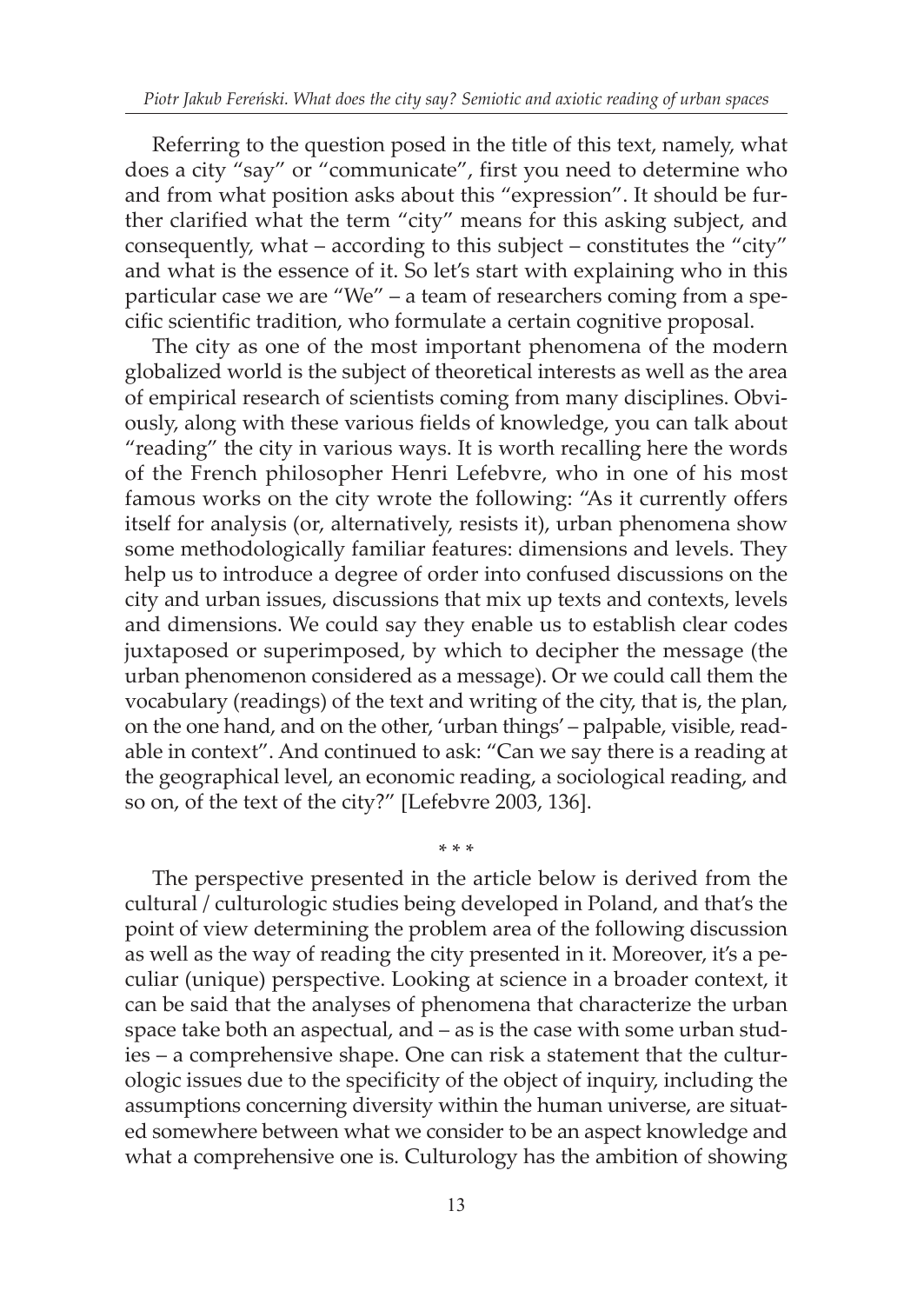the phenomena or processes hidden behind a directly visible reality, tying them to the symbolic and axiological spheres above all. Nevertheless, increasingly often the discourse based on values, norms, rules and meanings is enriched with issues related to ownership structures, social distinctions and relations of power. Although there is a widespread belief that culturology is a field in which new knowledge arises at the crossroads between different disciplines, its representatives rather distance themselves from those comprehensive approaches that call for the need to conduct so-called interdisciplinary research. Culturology has the status of a separate scientific discipline, as well as a relatively autonomous object of interest. The fact, however, that its autonomy is relative, manifests itself with full force in the example of analyses concerning the city's life. Namely, the systems or interconnections of the ways of being and acting manifested in urban life resemble the gray fabric (a metaphor borrowed from Willard Van Orman Quine). Studies of urban space in the aspect of values and symbols treated as causative factors of human practices (producing that space), must, however, take into account the above-mentioned relations of power and property. It can be said, therefore, that the city is a matter woven of both axiological and symbolic phenomena (idealism), as well as occurrences having an economic basis and their political implications (materialism). In our hands, the urban space develops and changes through more or less arbitrary and conscious revisions and additions. It is the gray fabric, taking white from value and black from power / property / work. Perhaps there are no reasons to think that there are threads in it which are entirely black or white, or that they can be separated completely from each other [Quine 1953, 42]. However, speaking of these – coming from two different ontological levels – causative factors of human actions, one can also refer to the phenomenon of "oscillation" in the sense in which the term defines the behavior of a pendulum displaced from its equilibrium position. Going even further, the relationship between determinants emerging from axiotic space and the determinants of material origin (the demographic, geographic, economic or infrastructural ones) can be compared to the interaction of electrostatic charges manifested by jumping of sparks. Then we are dealing with the charges constantly accumulating on the surfaces of the objects, and the sparks – jumping from those objects on which there are more of these charges, to those on which the energy is smaller at the moment.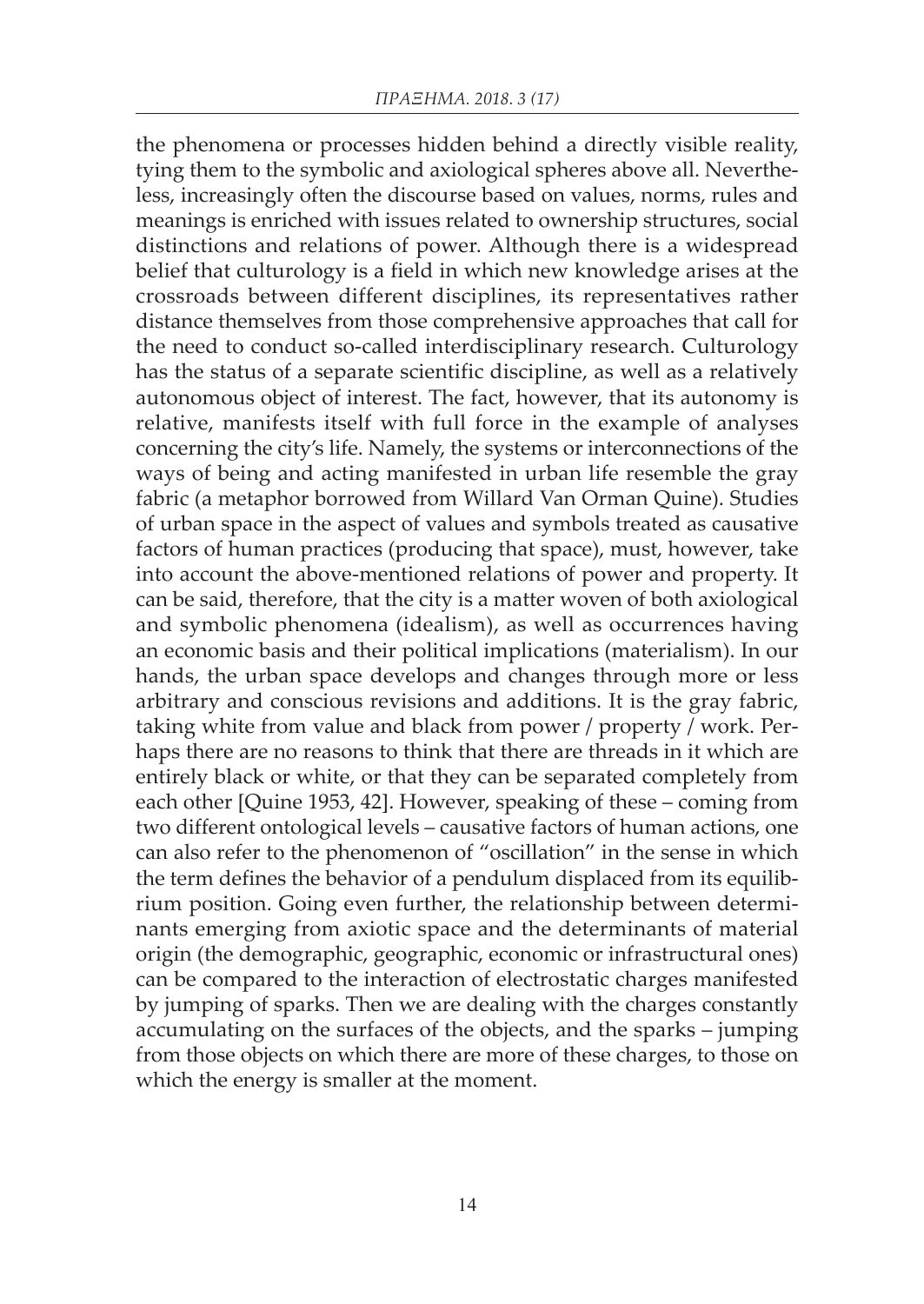\* \* \*

Research on urban issues in the Polish culturology has been so far undertaken mainly within the framework of the so-called Poznań school. Philosophical issues related to this area, in particular, were cleared by Ewa Rewers [Rewers 2005]. Nevertheless, some attempts – more laboratory-oriented – of researching the city took place in other centers conducting studies on culture, too. One example is the text written by the founder of the Wrocław culturology branch, Stanisław Pietraszko, entitled *Cultural Issues in the Research of an Industrial City* [Pietraszko 2012]. This author, while warning against the trap for phenomenal and empiricist-oriented humanities which consists in identifying the object of research with the object understood as an observable element of the real world, claimed that twentieth-century sciences, even when labeled and deemed as interdisciplinary, in fact continued to work separately, according to their own competencies and interests [Pietraszko 2012, 216]. They used to analyze the phenomena relevant to the scope of their investigations, regarded as parts of the superior common object of the very broadly understood city. Pietraszko added that although the idea of modern holism assumed dealing with the "whole", that is not as much with specific objects as the unobservable order of reality, still – as a consequence of the phenomenalist approach – the "comprehensive" approach was reduced to the sum of separate researches carried out by separate disciplines, each of which presented the results of its deliberations in its own scientific idiom. When it comes to twentieth-century and more contemporary research on the city, the most significant (dominant) of those languages seems to be the language of sociology and effectively it is the one determining this "comprehensive" field of interest. Such "interdisciplinarity" certainly can not be the basis of cultural studies. Since sociology identifies the city primarily with the population of its inhabitants, culture is understood as the culture of city dwellers, thus in phenomenalist-empiricist conceptions, it is being reduced to behavioral syndromes and their results or physical / psychological creations [Pietraszko 2012, 217]. This, however, for culturology understood as a separate scientific discipline with a relatively autonomous object of cognition, is obviously unsatisfactory.

Pietraszko in the article cited here warns against attempts to explain the human world using the notion of culture not only in colloquial but also in a broad sense, which understanding results in combining and mixing with each other different spheres of this *universe*. In his opinion, these spheres have different properties and internal regularities, so that their separation for research purposes is indispensable. He explains: "In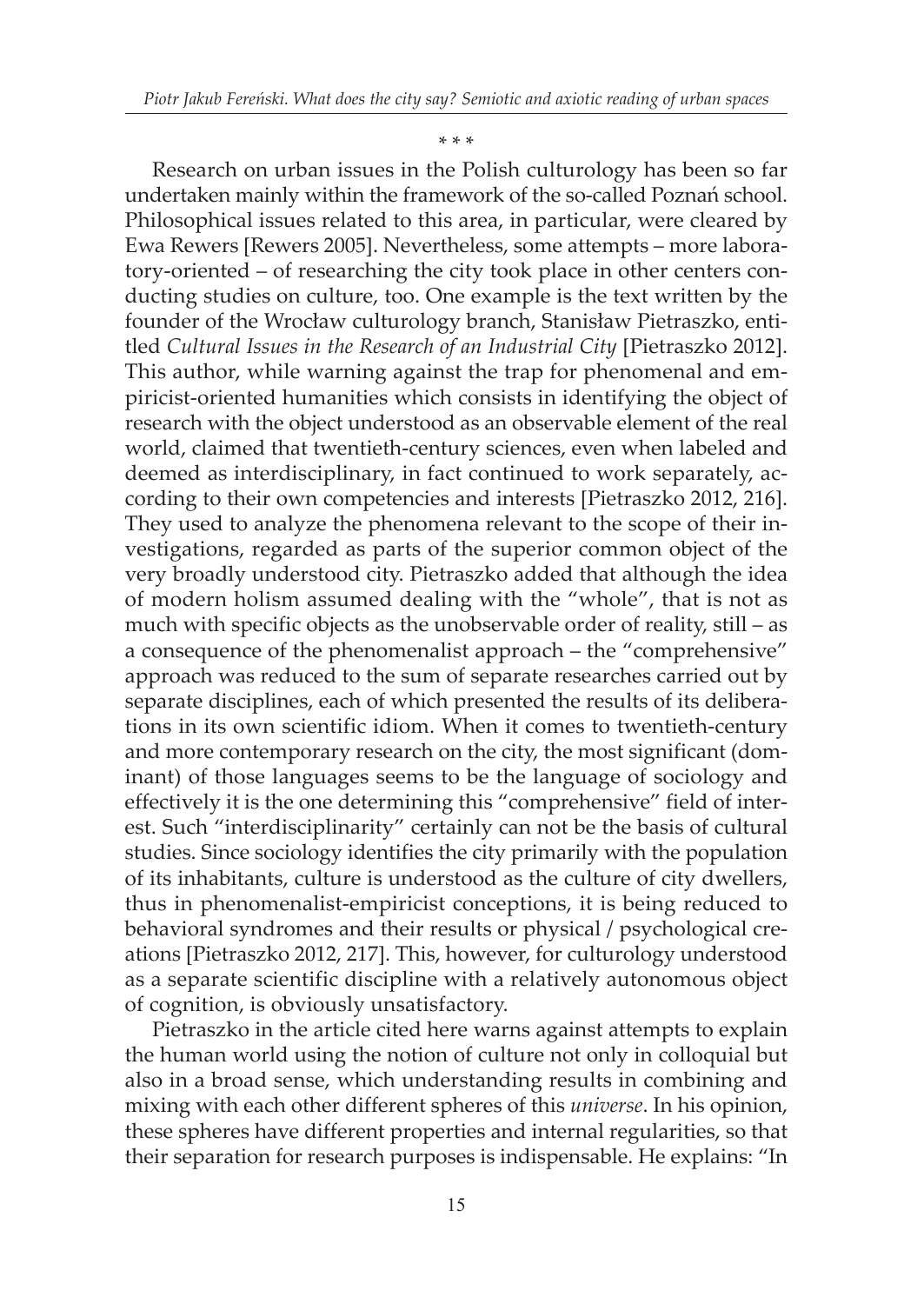research on the culture of the city, this is a particularly important theoretical and methodological problem. Especially when the subject of such research is understood as the behaviors and creations of the inhabitants of the city, it should be realized that the urban collectivity is a kind of miniature of the human world and similarly to that world also in its existence, in the behavior of individual residents are present the regularities of various spheres of the human *universe*, aside of the natural aspects of nature and human existence. That is to say, if the basic criterion of the relationship between behaviors and products with culture is their reference to values, but values understood selectively, distinguished from the benefits, efficiency or functionality, it is easy to notice that it is not such behaviors and products that dominate within a 'widely understood' culture, but above all those representing the 'utilitarian order'" [Pietraszko 2012, 222–223]. Due to the infrastructure (public communication, roads and bicycle paths, water and sewage systems, garbage disposal), the city is associated primarily with the ergonomics of solutions, technical innovations and, above all, with practical goals. The theoretician of Wrocław, however, points out that the separation (qualification) of civilizational / cultural behaviors and products in practice remains a more complicated matter, for there are cases in which actions aimed at satisfying objective existential (or "utilitarian") requirements are accompanied by practices aimed at achieving noninstrumental (or "proper" values – referred to as "autotelic"). The reversal is quite often too, when the widespread existence of some type of functional activities, bringing about various benefits stems directly from the order of value, formed and present in a given culture.

Basing on the article by the American anthropologist Alfred L. Kroeber *The culture of reality and the culture of values* [Kroeber 1952], Pietraszko emphasizes the differences between the culture determined by the axiological order and the civilization related to benefits or technical solutions. The question remains whether such an understanding of "reality", closely connected to this "utilitarian order", is the most useful considering the research on the modern city. Of course, one should not have the slightest doubt that it is more and more becoming a civilizational "device". However, in order to fully understand the processes that are taking place in it today, one needs to reach for a slightly different understanding of material conditions. Namely, culture used as a "variable" for explaining various phenomena and processes of the human world – possessing specific properties, which shape the ways of its influence – must be associated with power and economics. In the epistemological dimension, it allows, among other things, to go beyond the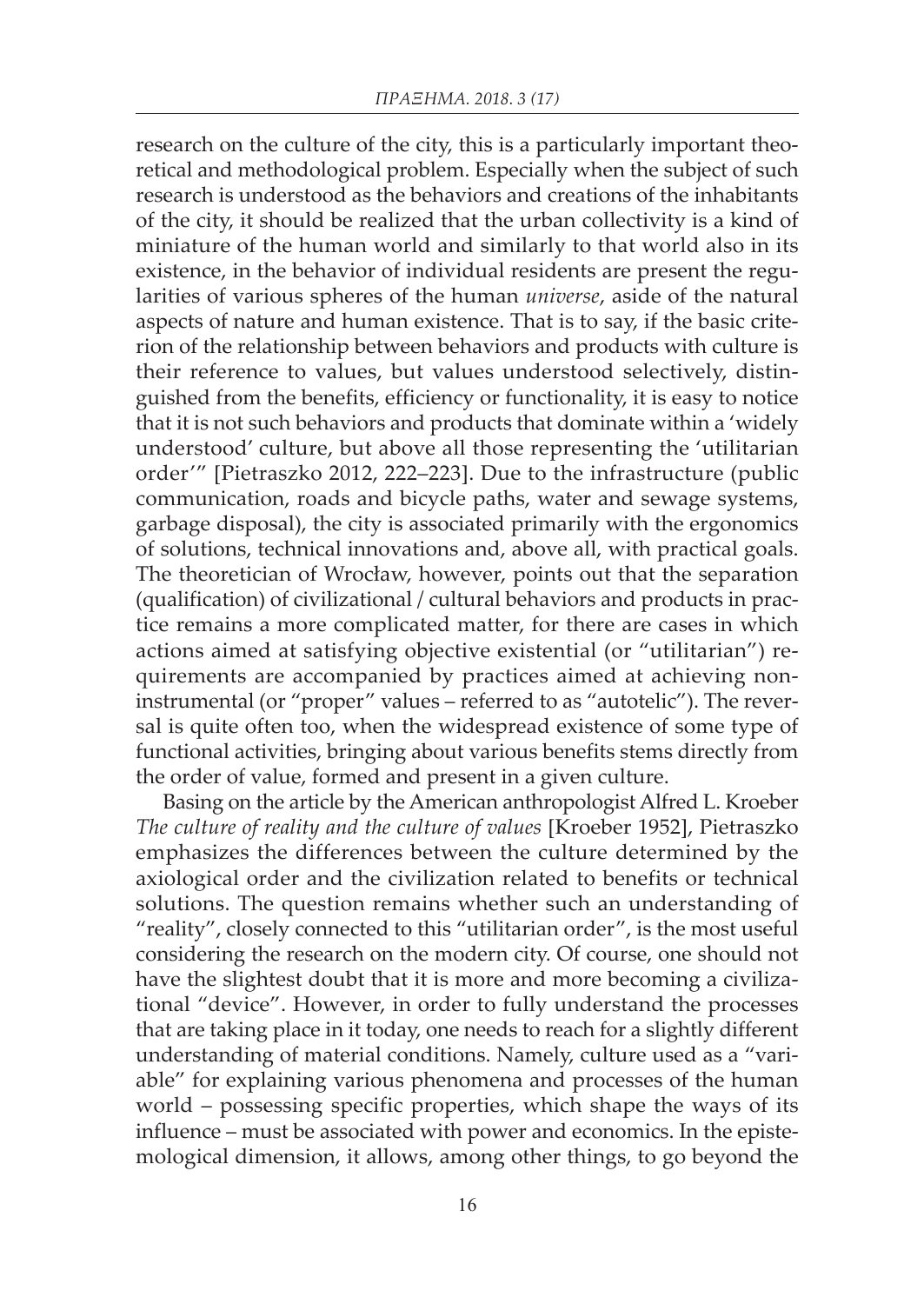innate idealism of the axiological perspective, and link ethics and aesthetics of lifestyles, ways of being (and of identity, self-identification) of the representatives of lower social classes with ideologies and strategies of political and economic elites who try to sanction inequality and exploitation, securing their own interests. By using such tactics, the researcher stops working in isolation from reality – on the one hand, he takes into account values and symbols, on the other – power (including inequalities, marginalization, exclusions) and property (e.g. private and public space, fixed assets, income). The persistent dichotomy between idealism and materialism (both on the epistemological and ontological level, i.e. in the field of different manifestations of the causative factors of human actions) can be dialectically weakened with accepting a research perspective which takes into account the conclusions emerging from the use of one of the metaphors proposed above (fabrics, pendulums, sparks).

\* \* \*

However, before this area is specified closer, one more thing needs to be said about the research issue discussed here. That is, in the philosophical and scientific tradition of the West, one of the main motifs of reflection on culture should be considered the antithesis of freedom and determinism. It connects in various ways with other important subjects of reflection, such as the question of relations between culture and nature, and the issues of mutual relations between the human individual and culture. Freedom here means, in particular, liberation from functioning only on the level of necessity and biological or "existential" compulsions – in other words, the transgression of "ways of being" specific to the world of animate and inanimate matter. The basic distinguishing feature of a human being appears then the (self) consciousness, based not only on language or work, but on the thoughts and actions of a symbolic and axiocentric character (it is worth noting in the margins that even in the latest concepts in the so-called "non-anthropocentric humanities", the understanding of nature and its meaning and place in the "human universe" is transformed, but it has no consequences for the status of the very consciousness within which all such approaches and articulations are made). Determinism, in turn, is not related to the attribute-specific or attribute-based approach to culture (as a characteristic of the human species), but to the distributive attitude and depends on the conditioning of individuals by patterns, norms, orders and prohibitions regulating the ways of behavior and thinking in particular collectives. However, also on this "distributive" level – thinking in terms of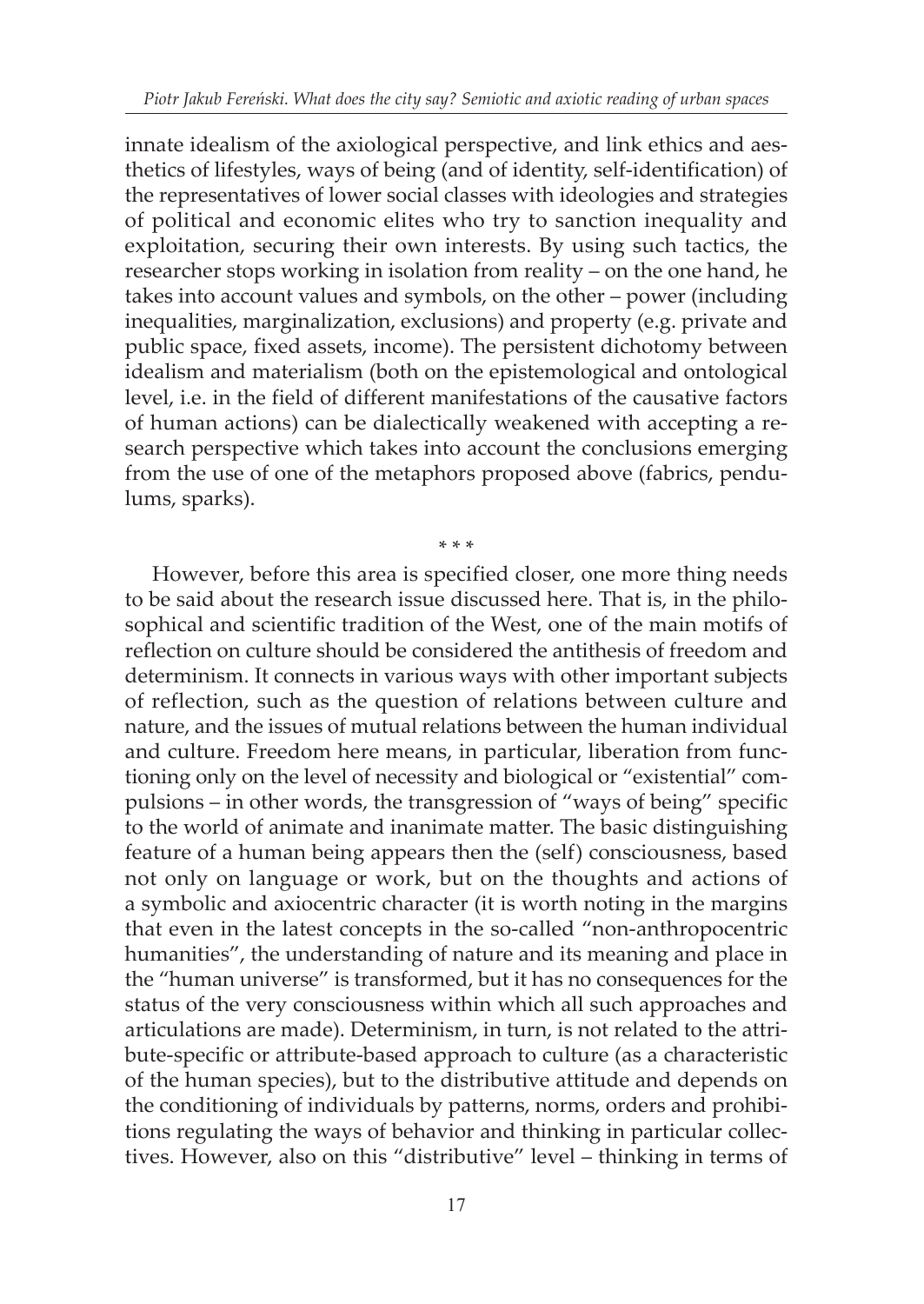meanings, symbols, values, senses – one can see in the culture a sphere of freedom. Since in the attribute-specific approach (determining the particulars of a species) it is impossible to assign passivity to a human being, it is equally difficult to recognize passivity as a substantive trait of people within a specific cultural framework (societies, communities, groups) that give meaning to the actions of individuals. The resulting cultural roles, positions, and behavioral functions those actions do not remain solely the result (a simple reflection) of shared/reproduced norms, designs, and ideas. They are also a matter of chance, spontaneity, and contestation (resistance) – that is, diverse variants of "indeterminism". Odo Marquard in one of his books aptly noticed that "we humans are always more the result of our accidents than our choices" [Marquard 1994, 133]. He wasn't the only author recognizing randomness as constitutively inscribed in our human (species) condition by the way. Ditto for spontaneity. It manifests itself primarily in the sphere of broadly understood creative acts (both artistic and founding), but also at the level of ethical and aesthetic choices related to preferences, convictions or beliefs, which we generally recognize as determined not only culturally but also socially – that is, resulting from the relations of supremacy and subordination, which are based on diversity in the access to resources of power, prestige, economic capital, and education, and remain related to such variables as age, sex, race, ethnicity, religion. Spontaneity understood in an anthropological way is able to transcend such social limitations, weakening the antithesis of freedom and determinism.

Hannah Arendt, in one of her critics of Martin Heidegger's (a follower of fascism) philosophy, wrote that by concealing the notion of *Dasein*, he tried to abstract from all the human qualities that Kant tried to define with the help of concepts such as "freedom", "dignity" and "rationality". As Arendt aptly notes, these traits are derived from "human spontaneity, and therefore do not submit to visualizing analysis, because as spontaneous – indeed the source – features they are something more than mere functions of being, and a man transcends himself in them. Both Heidegger's functionalism and the realism of Hobbes ultimately form such a model of the human being, that a man would function much better in a strictly determined world, because then, he would be 'freed' from all spontaneity" [Arendt 2008 ,90]. For Kant himself, humanity meant that each individual represented all humanity, just as for the fathers of the French Revolution the concept of man implied that all humanity could be humiliated or exalted in a single person. Heidegger, trying to provide the isolated "egos" with a common ground went in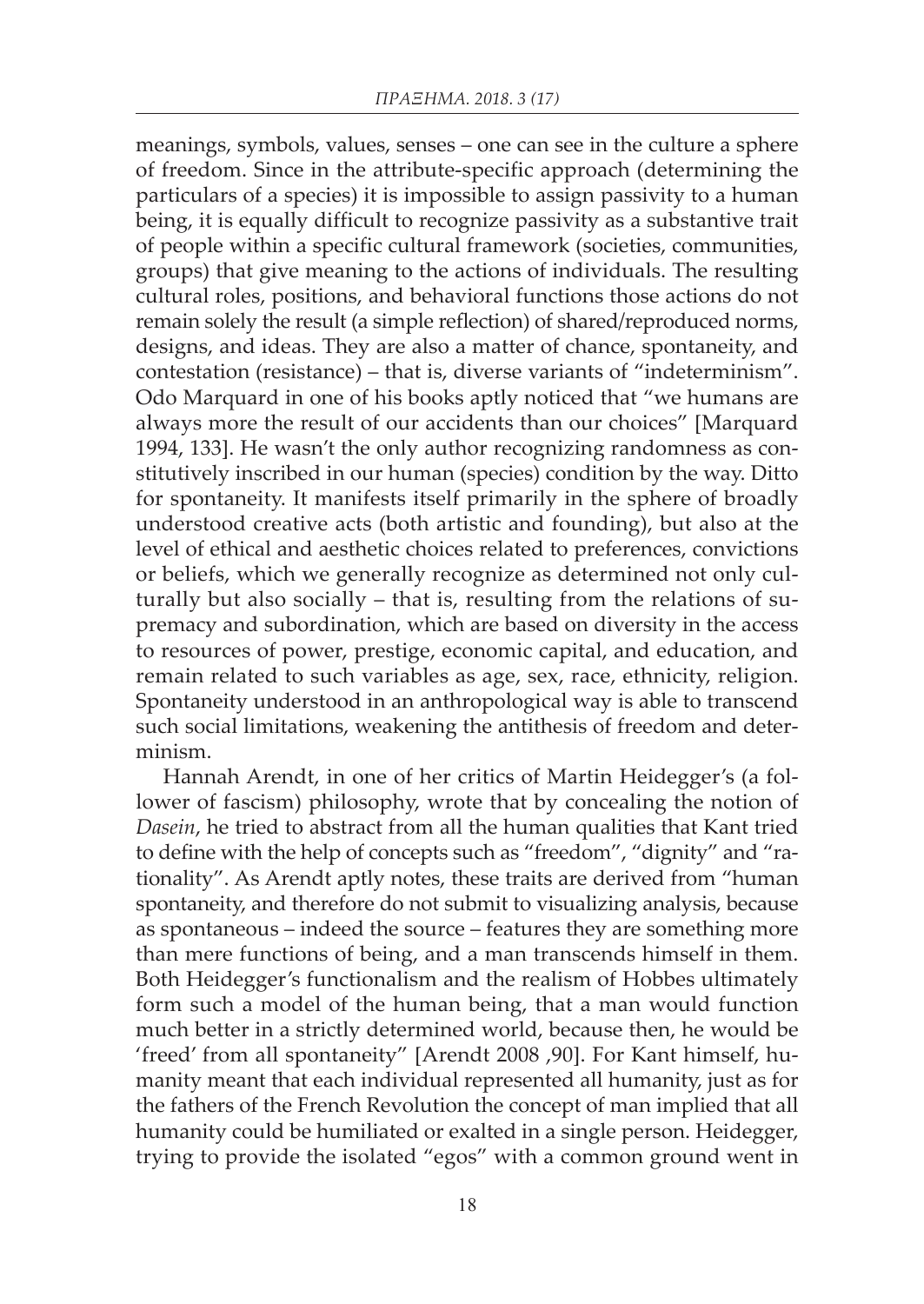a completely different direction, reaching for mythologized, vague terms like "people" or "earth" [Arendt 2008 ,95]. Arendt prefers to stick to the "Enlightenment" thought. For the author of the Berlin Salon, spontaneity has a primary character (source, anthropological, existential) and seems to constitute the prime properties and values of human existence. They are the mentioned: freedom, dignity, rationality (at that most probably they do not exhaust the "features" contained within spontaneity).

Therefore, even if a wide range of our preferences, choices, and actions is culturally determined by axiological patterns and norms regulating the ways of experiencing, behaving, thinking within individual communities, it is still possible to point out such values, which due to their source relation to spontaneity may become in their universality – a bit paradoxically perhaps – a guarantor of "indeterminism". Of course, cultural correlatives of values remain strongly bonded with the struggle for the resources of power, prestige, capital, and education, contributing to maintaining the stratification and reproduction of social distinctions (as well as generating divisions and antagonisms on a global scale). The concept of cultural hegemony, among others, refers to this. It is about activities that, thanks to immersion in the sphere of symbols and values, decide about maintaining power in accordance with the interest of a particular group or social class.

Apart from randomness and spontaneity, "indeterministic" behavior also seems to constitute "resistivity" – understood as non-receptivity, resistance, opposition. Of course, resistance can be combined with the experience of the body, physicality, with the process of socialization, moral convictions, the reaction to oppression or exploitation, etc. However, dignity and hope may be the most important for resistance. While the first one belongs to the prime values associated with our spontaneity, hope is something that organizes axiological experiences, defining the horizons of senses. In this way, it leads to subjective engagement, acting as a "promise" to realize values<sup>1</sup>. For this reason, however, it is necessary to distinguish acts of resistance from antagonisms associated with axiological conflicts that result from deeply internalized patterns of behavior, preferences, beliefs, convictions, and additionally overlapping with social divisions. Considering all this, it is worth remembering about the conviction emerging from many ideas regarding the realization of utopia (making a revolution?), that it is precisely hope and dignity that are the *spiritus movens* of utopian action (even if it has disastrous effects).

<sup>1</sup> Remarks presented here are convergent with some reflections of J. Tischner, presented in *Myślenie według wartości*, Kraków 2000.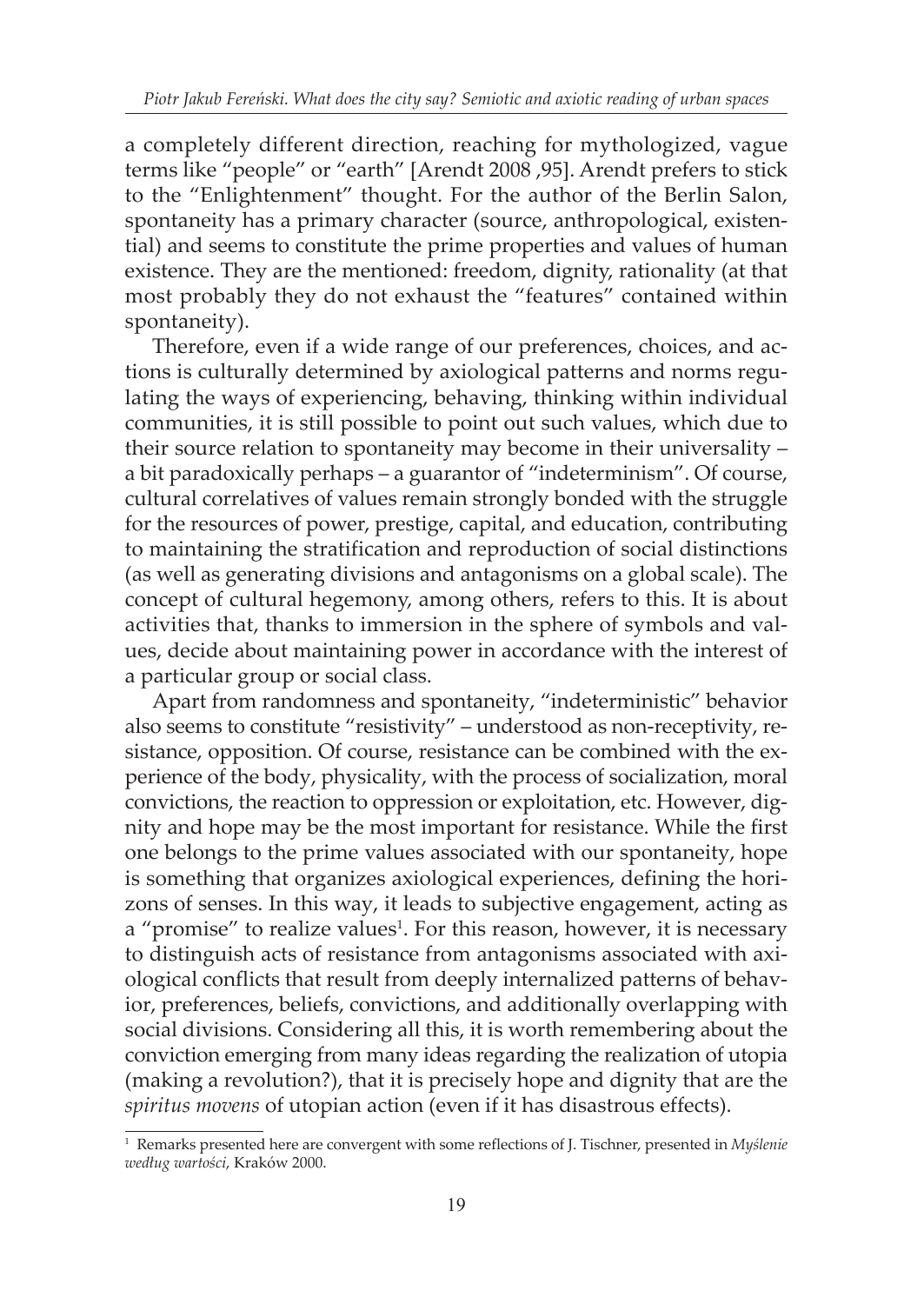\* \* \*

In addition to the dichotomy of values / symbols and economics/ power as two different orders, elements of which are the basic causative factors of human actions, the abovementioned tension between cultural freedom and determination is, therefore, one of the main subjects of our research on urban space. Referring to the words of Henri Lefebvre quoted at the beginning, one can say that concentrating on this aporia enables us to read overlapping or connecting codes. By understanding the oscillations within these dichotomies, we have the opportunity to decipher the messages and meanings contained (placed) within the urban space and understand the phenomena or processes that are associated with them. We can define our research activities as reading the text or the "handwriting" of the city. "Urban things" in a material, tangible, visible form, become legible in a cultural context that takes into account not only the resources of power and capital, axiological patterns and norms regulating behavior but also "indeterministic" variables resulting from chance, spontaneity, and contestation. We try to read the city on various levels, then – geographical, economic, political, religious – but first of all on the cultural one. In light of this research perspective, it becomes obvious that it's the specific cases that are relevant for us.

As far as the functioning of urban infrastructure is concerned, the basic role undoubtedly is played by "utilitarian values", while looking at the city as a work (something that remains in constant creation), artistic, aesthetic and ethical values seem to be the most important. The first two types (which include, inter alia, modernity, originality, beauty, order, context, chaos, ugliness, devastation), are present both in the process of shaping the urban space itself and in the formation of the styles of life occurring in it – including both everyday practices and bottomup, spontaneous creative acts. As part of behaviors aimed at the implementation of certain aesthetic and aesthetic values, however, the third type, that is, ethical values can also be present. Some of them are individual (happiness, freedom, anonymity, responsibility, care for the public good), and some are collective (community, equality, democracy, security, multiculturalism, local identity, living standards, nature, ecology). The diverse character of the social fabric of a city means clashing together various interest groups organized not only around the pursuit of power and profit but also convictions, ideologies, beliefs, and tastes. Urban areas should, therefore, be seen / read as spaces of axiological

\* \* \*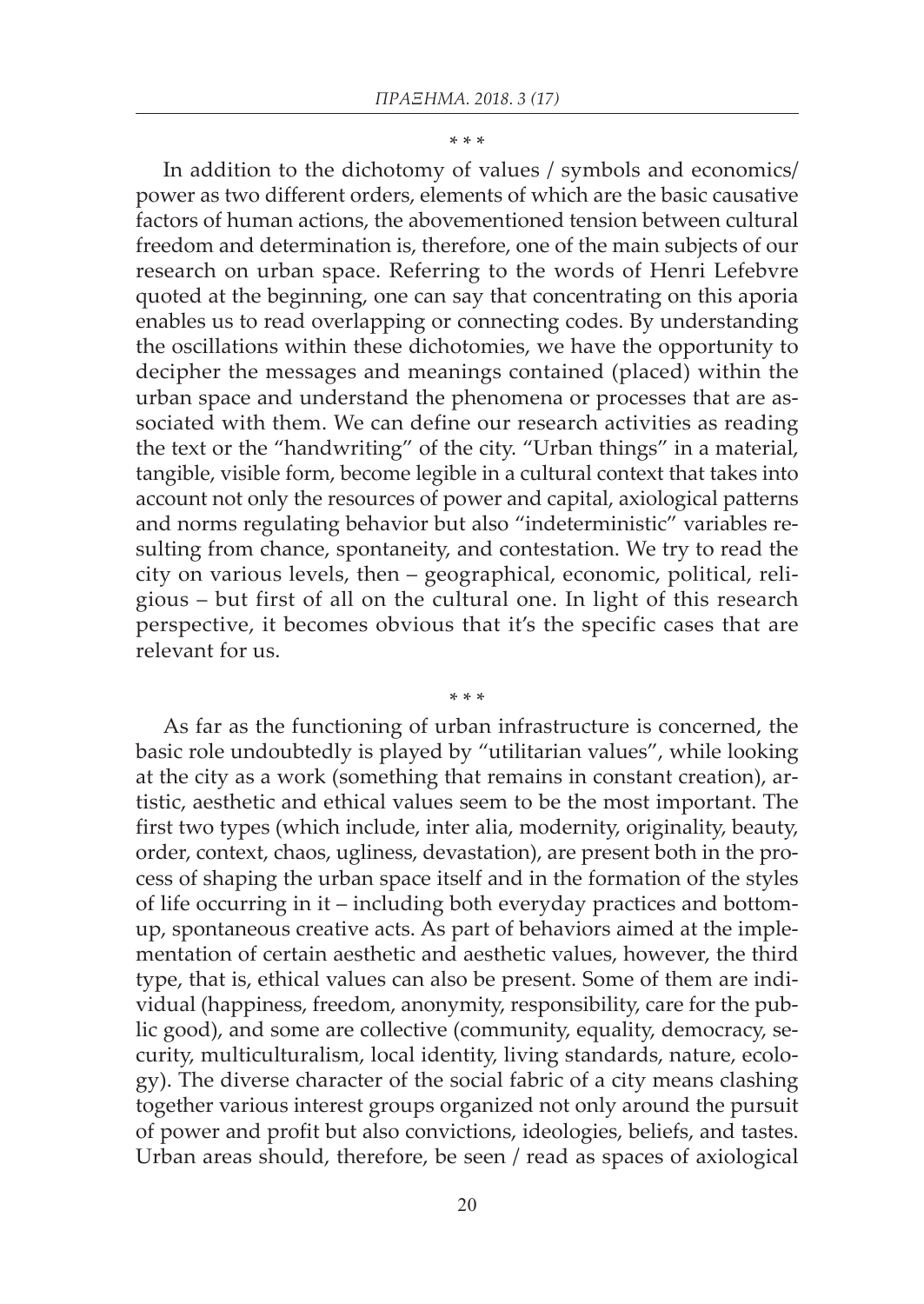disputes, strongly related to politics and economic determinants. Needless to convince anyone that conflicts, negotiations, protests and even street fights have a very long tradition / history.

When looking at the urban space, at least some of its types can be distinguished, which form part of what is called "internal differentiation". At the most general level, it is about the representative spaces and spaces of everyday life (including those marginalized or degraded). Other divisions overlap with this kind of "allotments", particularly those related to such variables as the degree of affluence, education, ethnicity, race, gender, religion or age. With these differentiations, in turn, different types of community bonds and practices in the area of changes in the surrounding world are combined. This corresponds to the "components" of lifestyles – their material correlates are, for example, cycling paths, murals and graffiti expressing love and loyalty to a local sports club, art studios and art galleries, craft beer pubs, gay clubs, shops with healthy food, vegan restaurants, but also dens and vacant spaces occupied by people addicted to alcohol and drugs.

Obviously, the city space is also the matter and forms in which they realize or reflect all the above-mentioned elements of urban life. What forms or what types of materiality are we talking here? The image of contemporary cities is largely determined by the above-mentioned "official" or "representational" spaces. Most often these are fragments of areas located centrally, with exposed in various ways public buildings, monuments, elements of small architecture (important due to their historical value, aesthetic and artistic values, meaning for the identity of the place), etc. They are presented as the most characteristic, city-life focusing places, defining its pulse.

\* \* \*

The visual dominance of the representative spaces created by agents of the city's magistrates, architects, urban planners, and artists is the easiest to notice in the functioning of today's global metropolises. It's these socalled "visiting cards" that determine the image and mental maps of cities. In addition to these centrally located areas, individual districts, housing estates, complexes of buildings and single constructions are identified as the most promising in expanding the attractiveness of the metropolis, then thoroughly revitalized. The "politics of show", which allows the municipal authorities not only to retain the support of the voters but also economic prosperity, needs constant stimulation, hence the official spaces must constantly expand. However, such revitalization may lead to negative social phenomena, as in particular the process of gentrification.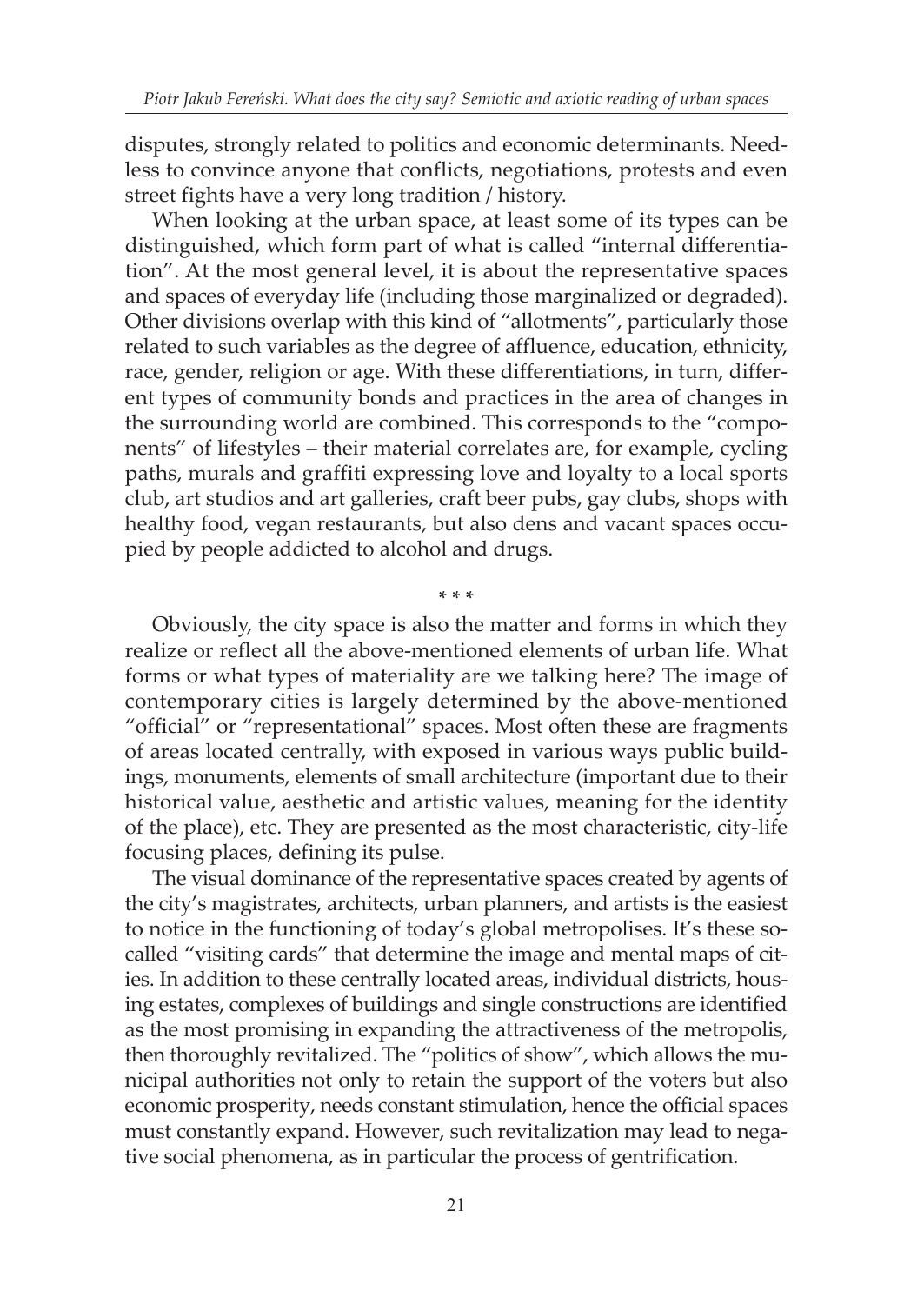However, in urban organisms, there are also objects that are the result of not so much the actions of authorities and experts as the grassroots practices of the inhabitants. They can be described as spontaneous forms of creative activity. They are demonstrations of being  $-$  i. e. the subjectivity, existence, needs – of the residents. The presentation of various aesthetics and imaginations about the modern city, manifestations of life and actions alternative to the metropolitan standards and global aesthetics dominating in the metropolises, has become the goal of our research projects carried out in recent years in Polish Wrocław, Russian Tomsk.

It is about examining practices in the space of everyday life, activities that are undertaken due to certain material and symbolic effects. In our analysis, however, we did not limit ourselves to demonstrating the opposition or acts of resistance against the globally dominant aesthetics. We asked about whose culture materializes (actualizes) itself in the form of these objects, how do they redefine space, how do they transform places and their inhabitants. We have described the "nearby" world, elements of social life or cultural phenomena revealing various types of activity / agency. Our research aims at more fully portraying the iconosphere of cities, including the indication of the actors who cocreate it, as well as the values on which their actions are directed. Objects constituting products of these activities are sometimes the carriers of values, while at other times values only manifest themselves in them. Interventions in urban space subjected to analyzes may be the result of actions undertaken by artists and activists involved in social and political changes, but many of them are of a completely bottom-up and very local nature. They are often kitschy, amateurish, provisional, sometimes provincial, "old-fashioned", they also have ephemeral character, i. e. they are impermanent, quickly transforming, disappearing. It is precisely due to revealing this peculiar dimension of reality that our research can also remind everyone that it is the inhabitants who make up the city, that it does not belong exclusively to professional politicians, officials, specialists, experts, that it is alive, dynamic, changing, that real people in defiance of the – imposed on them – rules, rigors, aesthetic regimes, as well as negligences, adapt the space themselves according to their requirements and expectations. In addition to the representative zones, there are areas in cities where the inhabitants manifest their identity in various ways, and they adhere to a different reservoir of values, senses, and meanings. They satisfy or realize their needs and desires in different ways than those social groups / classes, to which the official spaces are dedicated. Thus, we also draw attention to inequalities, seg-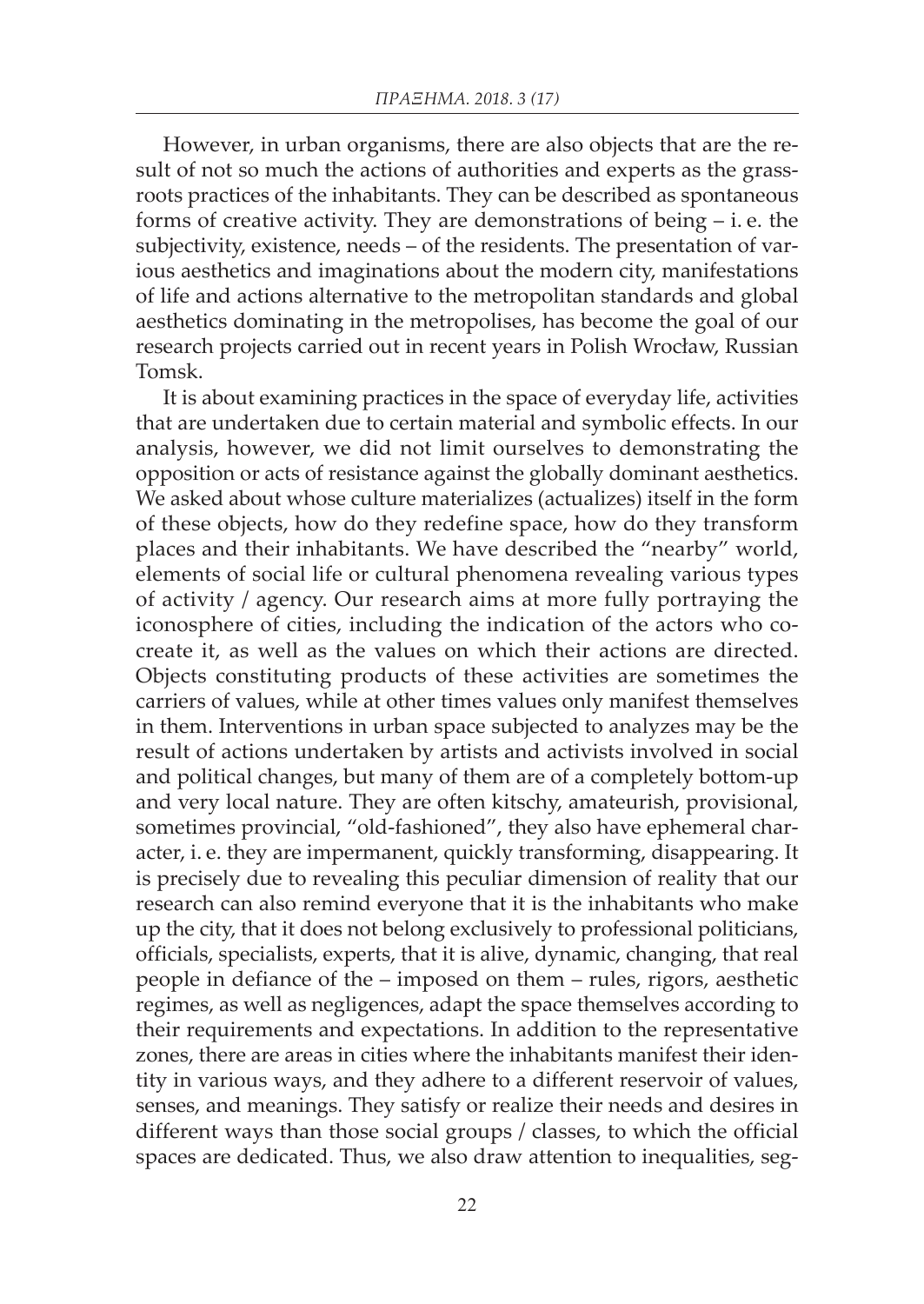regations, exclusions, marginalizations, and conflicts related to them. Therefore, tactics or strategies of resistance are important (understood broadly – resistance is noticeable even in the – important here – handmade aesthetics). Of course, the phenomena mentioned here have today a global range due to diffusion or resonance. At the same time, however, there is always something universal and particular in it, that is, the imagination and work of specific human hands, individuals or small groups, using what is available to them.

\* \* \*

Nonetheless, to understand the significance of these urban phenomena, obviously it is necessary to look at them from a wider perspective. We treated backyard gardens, graffiti, monuments, architecture, the space of the city and its environs as a "linked" and "tangled" text. Of course, our research could not cover the entire cities, so we were conducting research on examples of selected regions of Tomsk and Irkutsk, Kemerovo, Novokuznetsk. So, for last three years, we did comparative analysis of manifestations of meanings and values in the public and semi-public spaces. We selected the most important elements that determining the former and current processes associated with the production and transformation of the "visual scope" of the town's and the styles of life of its inhabitants. We were interested in the appearance and character of city arteries, squares, promenades, squares, parks, monuments or pedestals, cemeteries, commercial and service places. We asked residents about them experience, views, ideas and expectations – regarding to urban space and the changes taking place in the city. Cultural, religious, social and economic aspects were equally important to us. We were curious about the globality and locality of cities in the context of the identity. By analyzes of images (and sounds) treated as socio-cultural codes, we wanted to reconstruct the systems of values and symbols relevant to ways of people's lives.

Obviously, relations between the socio-cultural complexes and architecture always has been very complicated. Since its beginnings planning has been entwined with the cultural and political production of reality. That's why it seems to make more sense to associate architecture with the diversity of social / material conditions, with the power and style of life, rather than attribute it's to history of art. In the urban landscape, for all its complexity and variety of forms, architecture is the most common one. However, this does not mean that it is totally egalitarian. Architecture and its environs can be analyzed as a text in which manifest various types of beliefs, lifestyles, aesthetic preferences, the great modernization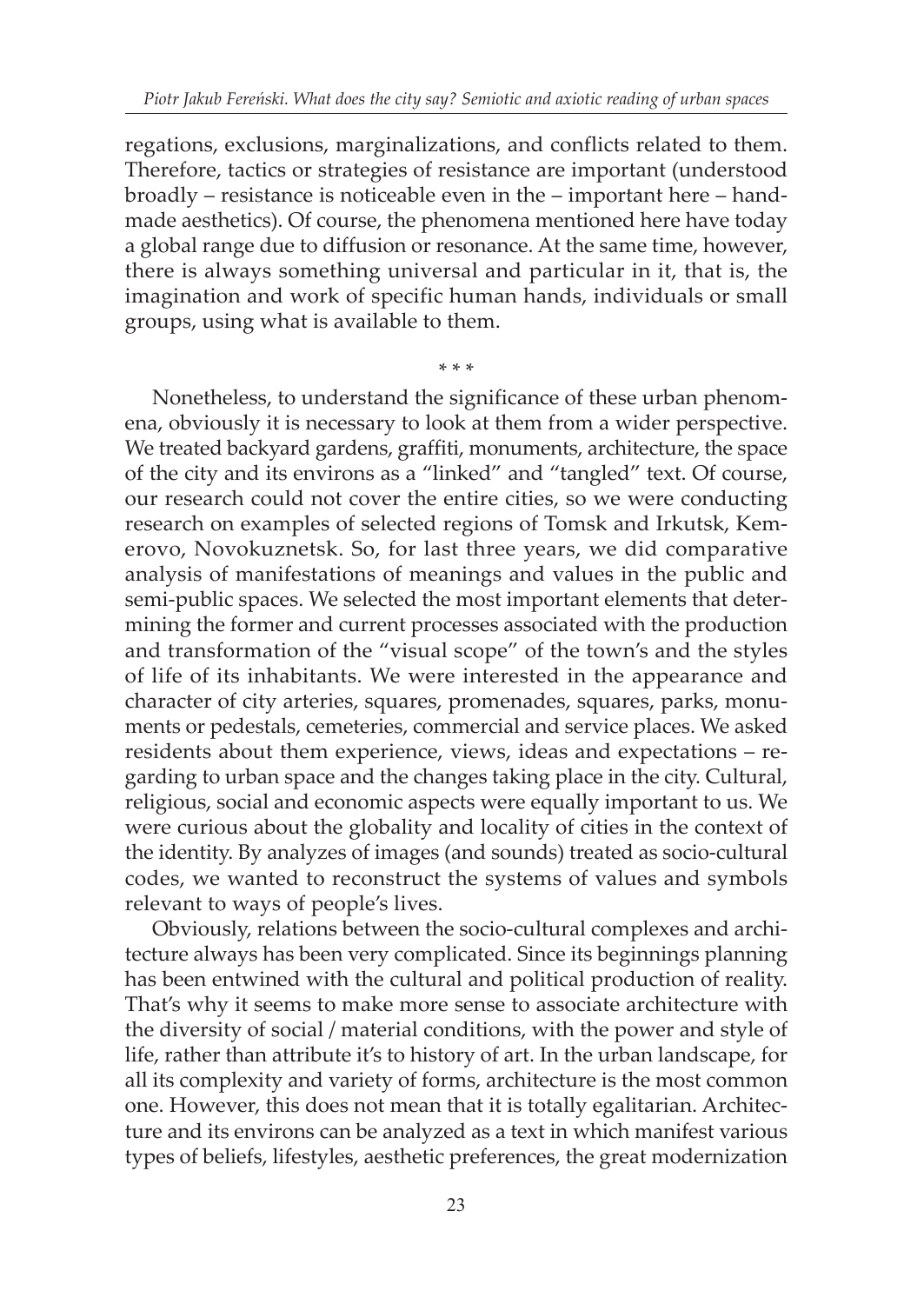projects, political ambition. As it was mentioned at the beginning, public space is a place of different – sometimes conflicting – economic and political interests, cultural systems of meanings and values. Therefore, we can say that the main aim our research in Poland and Russia was to show how we can read texts contained in the building facades, monuments, streets, squares, backyard and gardens We considered about the impact that they have on inhabitants thinking about space, about social differences and ideas of community. We tried to connect together methods of text analysis and tools from visual studies – especially connected with photography and film.

Photography, as well as video capturing, were very important in our research during research in Tomsk and other Siberian cities. Agnieszka Smutek and Katarzyna Szymańska have collected a huge and complete material from three research trips to Tomsk and among others: Irkutsk, Kemerovo, Novokuznetsk, Novosibirsk. The material has been edited by Agnieszka Smutek as a part of Bachelor thesis. The film has been edited out of the shots that legibly refer to the topics and categories belonging to the interest of our research: i. e. old and contemporary architecture, places of remembrance, objects of worship, trading spaces. Primarily, those are objects or spaces that can serve as a material manifestation of inhabitant's ways of living, thinking and acting, present on the streets, squares, plazas and other public spaces. Another crucial category belonging to the interest of our research was flora and fauna living within the borders of the city. Those categories besides of their generality, find their complexities in our research on specific objects – from city plans to yards and backyards and details that distinguish them. What is most interesting, we all have discovered a specific kind of looking at space and what constitute it.

The main question for our scientific research was: how can a contemporary humanist scholar utilize the (audio)visual tool such as camera lens to critically reflect on the examined surroundings? Firstly, to create a research report and by this treating camera lens as a tool for building the field study reports, categorizations, marking of theses, which can be later developed in written text. Taking those photographs and recordings allowed us to save what we have observed, so that it could be analyzed and/or used in our interviews that were based on the visual technique called "photo elication" (the term coined by Sarah Pink refers to the way in which the researcher can activate its subject by exposing him or her to the photograph).

The scientific attitude as well as the analysis of the encountered reality and the cultural phenomena happening within it was in some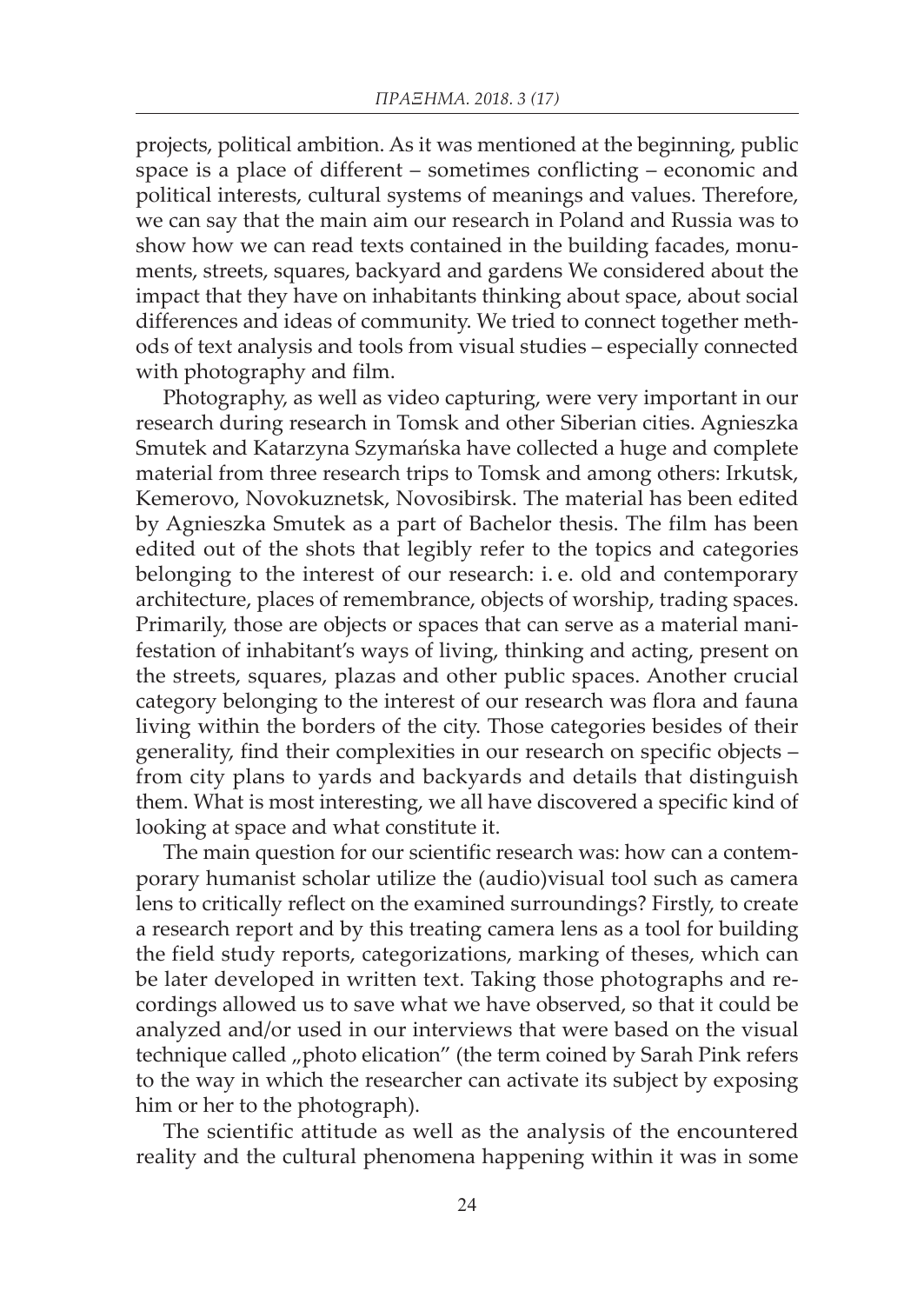way mediated by the lens of the camera. Our experience suggests, that photography gives us a chance of exploring deeper structures and uncovering previously unseen layers of reality. It allows to reveal its construction in all dimensions – religious, philosophical and ideological. This is mainly demonstrated by the analyzes carried out by Izolda Topp. Her research efforts focused mainly on sacral spaces and on practices related to them.

As it was already emphasized, the space of many today's cities is characterized by a strong division into representative and neglected areas. The former serves to manifest the political and economic power and build "official" images of the metropolis. Second are areas which "should not be shown to anyone". Increasingly, however, residents undertake a variety of activities, thanks to which they can participate in the processes of shaping urban space. The citizens of Tomsk, primarily in the backyards and home gardens, create some kind of artistic installations aimed at embellishing, familiarizing themselves with the nearest space. Using old tires, bottles, unnecessary items they create new objects in a shape reminiscent of exotic animals, plants, fairy-tale characters, etc. In this way, in areas forgotten by the local administration there are installations indicating the presence of residents. As Joanna Panciuchin argued, such acts have the potential of emancipation and restore selfagency of the inhabitants.

Grzegorz Soboń was interest in phenomena of street art and "visual interventions" to urban space. Graffiti, paintings, tags (or just a signatures) that we found during our field research became for him an empirical material that allows to create categories of visual phenomena involved in process of produce the city landscape. Most important question was: what these visual manifestations are saying about by Siberia society (in particular, residents of cities such as Tomsk)? We were searching ethical and aesthetic motivations of visual interventions into common space. Especially, we were interested how Street art in Siberian cities want to change social, economic and political relations. We asked if these phenomena can be seen as the urban "fight on / through values".

Our research included also urban animals. Distinction between the world of men and the world of animal has always been a fundamental part of philosophical idea. It is based on a whole collection of conceptions and criteria which role is to measure the distance between these worlds. Animals were neglected in the area of culture studies for a long period of time and it took a lot of research to bring their subjectivity into the discipline. The research conducted in Tomsk has inspired a new perspective on the subject, as it brought questions about what can be